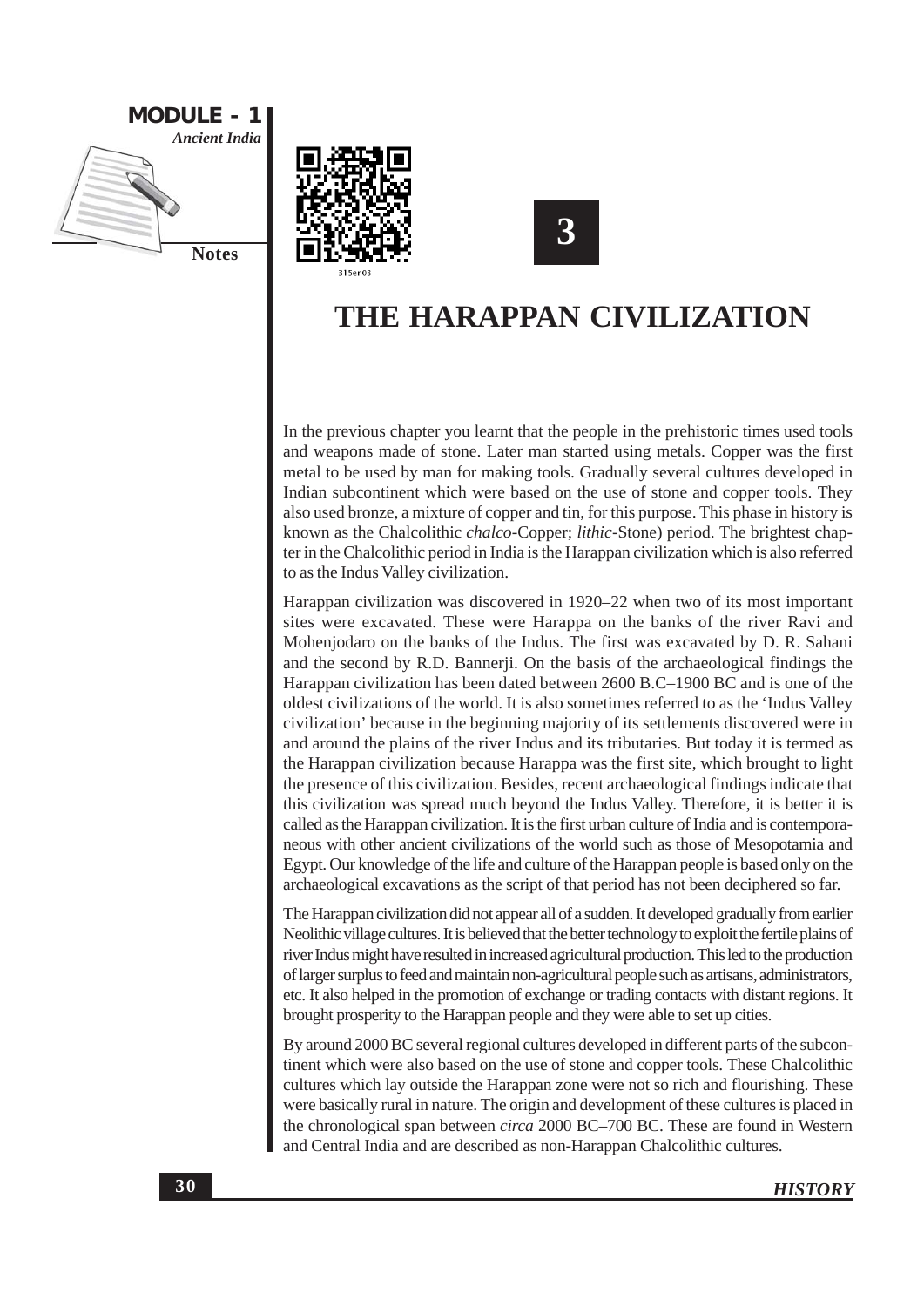

### **OBJECTIVES**

After studying this lesson, you will be able to:

- explain the origin and extent of the Harappan civilization;
- describe the Harappan town-planning;
- understand the Harappan social and economic life:
- discuss the Harappan religious beliefs;
- explain how and why did the civilization decline;
- identify the Chalcolithic Communities outside Harappan zone;
- explain economic condition and settlement pattern of these Chalcolithic communities.

### 3.1 ORIGIN AND EXTENT

The archaeological remains show that before the emergence of Harappan civilization the people lived in small villages. As the time passed, there was the emergence of small towns which ultimately led to full-fledged towns during the Harappan period. The whole period of Harappan civilization is in fact divided into three phases: (i) Early Harappan phase  $(3500 \text{ BC} - 2600 \text{ BC}) -$  it was marked by some town-planning in the form of mud structures, elementary trade, arts and crafts, etc., (ii) Mature Harappan phase  $(2600 \text{ BC} - 1900 \text{ BC}) -$  it was the period in which we notice welldeveloped towns with burnt brick structures, inland and foreign trade, crafts of various types, etc., and (iii) Late Harappan phase (1900 BC-1400 BC) – it was the phase of decline during which many cities were abandoned and the trade disappeared leading to the gradual decay of the significant urban traits.

Let us first have a glance over the geographical extent of the Harappan civilization.

The archaeological excavations reveal that this culture was spread over a vast area which included not only the present day states of India such as Rajasthan, Punjab, Harvana, Guiarat, Maharashtra, Western Uttar Pradesh but also Pakistan and some parts of Afghanistan. Some important sites of this civilization are: Manda in Jammu and Kashmir; Shortughai in Afghanistan; Harappa in Western Punjab (Pakistan); Mohenjodaro and Chanhudaro in Sind; Kalibangan in Rajasthan; Lothal and Dholavira in Gujarat; Banawali and Rakhigarhi in Haryana; Daimabad in Maharashtra while Sutkagendor on the Makran Coast (near Pakistan-Iran border) is the western most site of the Harappan civilization and Alamgirpur in western Uttar Pradesh marks its eastern most limit.

The location of settlements suggests that the Harappa, Kalibangan (On R Ghaggar-Hakra generally associated with the lost river Saraswati), Mohenjodaro axis was the heartland of this civilization and most of the settlements are located in this region. This area had certain uniform features in terms of the soil type, climate and subsistence pattern. The land was flat and depended on the monsoons and the Himalayan rivers for the supply of water. Due to its distinct geographical feature, agro-pastoral economy was the dominant feature in this region.

Besides the urban settlements of the Harappans, there were many sites inhabited by the primitive communities consisting of stone-age hunter-gatherers or pastoral

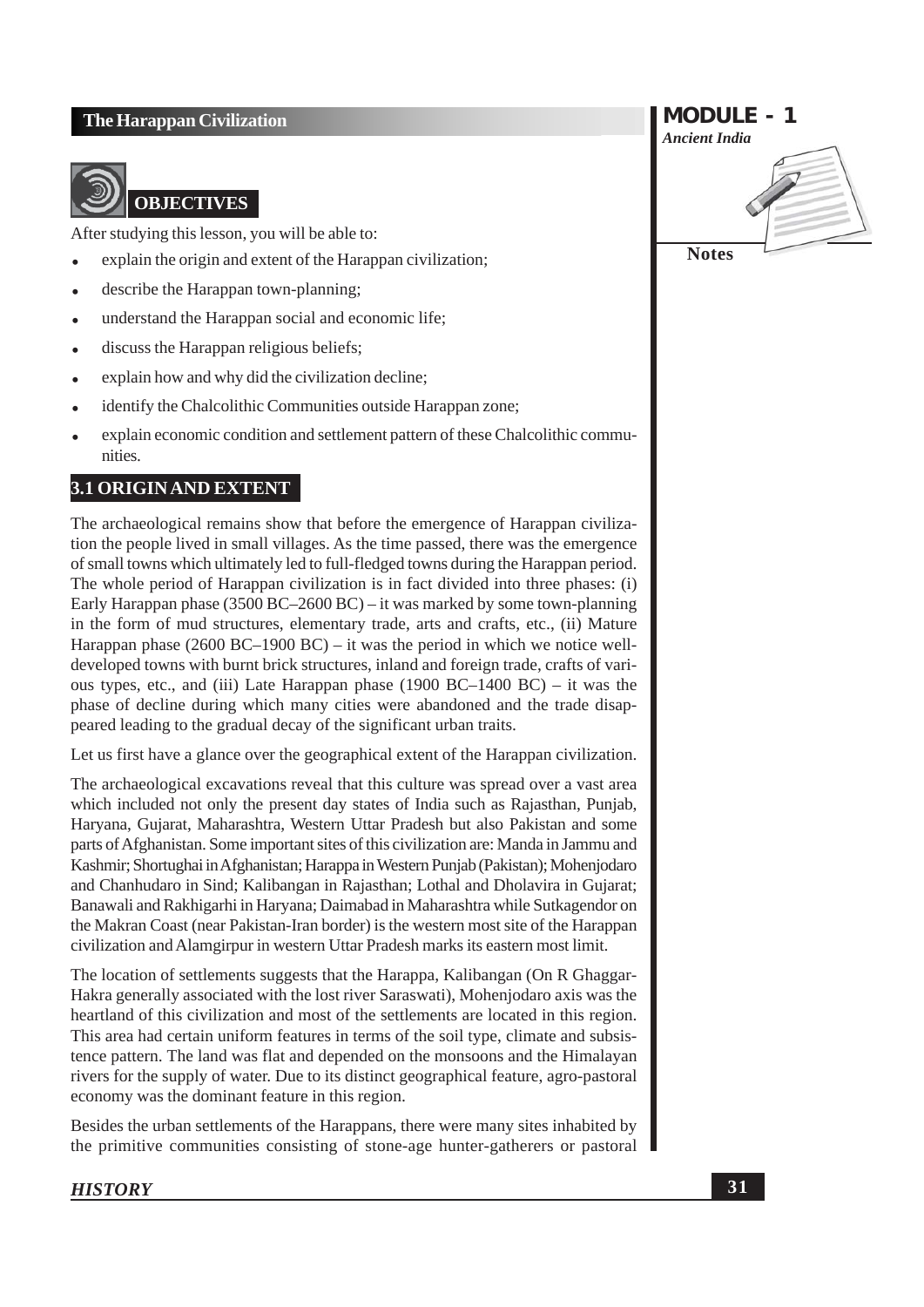

#### Map 3.1 Spread of Indus Valley Civilization

nomads, which existed side by side. Some sites served as ports or trading out-posts. It may be noted that the important determinants of urbanisation are well-planned cities, specialised arts and crafts, trade, taxation, script, etc. In this respect Harappan culture fulfilled all these criteria for being called as an urban culture.

### **INTEXT QUESTIONS 3.1**

- Why is the Indus valley civilization called the Harappan civilization?
- What were the different phases of Harappan culture.
- Name any two important Harappan sites each in Haryana and Gujarat.
- Who discovered Mohenjodaro?
- Harappa is located on the banks of which river?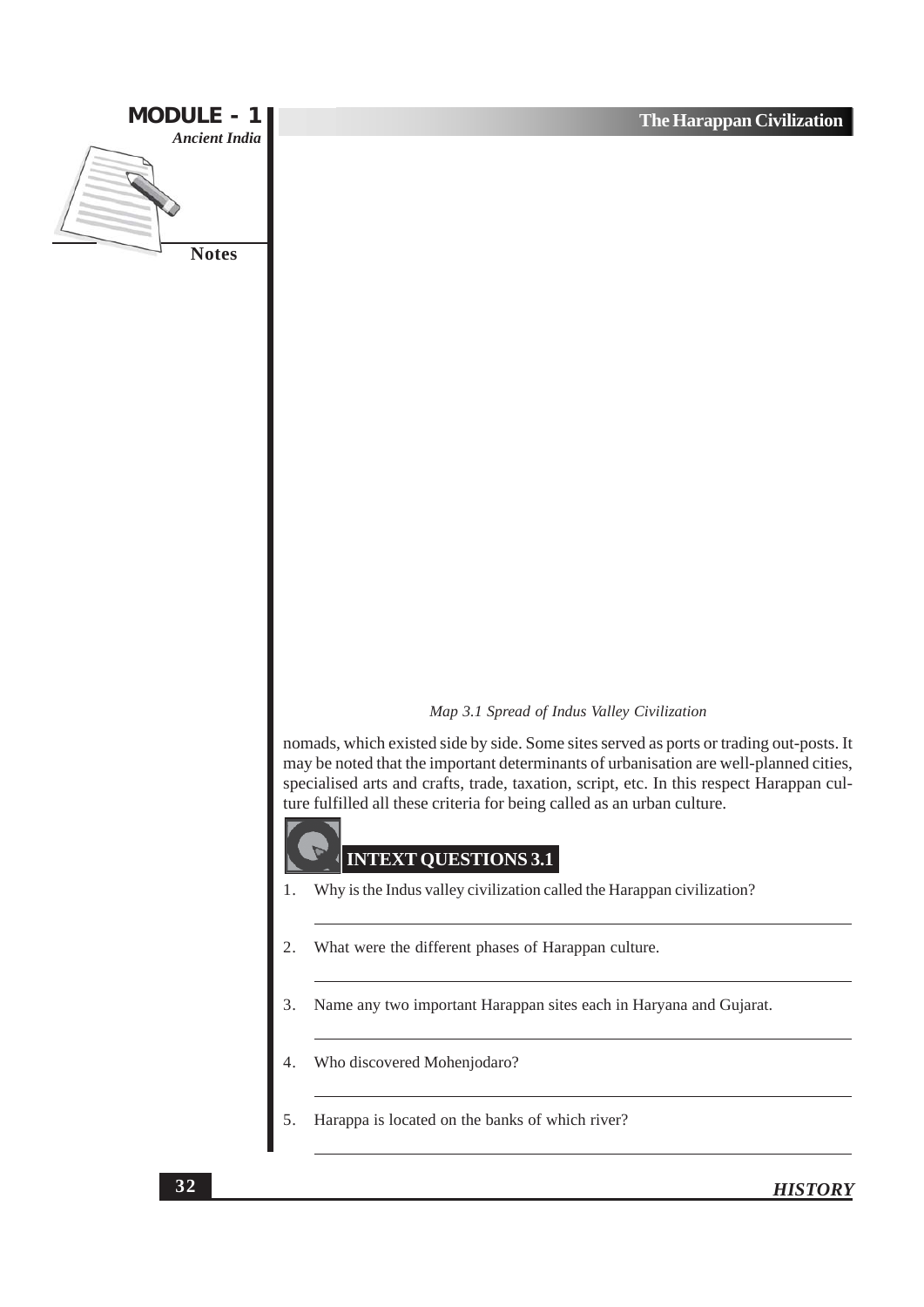What are the important features of an urban culture? 6.

### 3.2 TOWN PLANNING

The most interesting urban feature of Harappan civilization is its town-planning. It is marked by considerable uniformity, though one can notice some regional variations as well. The uniformity is noticed in the lay-out of the towns, streets, structures, brick size, drains etc. Almost all the major sites (Harappa, Mohenjodaro, Kalibangan and others), are divided into two parts–a citadel on higher mound on the western side and a lower town on the eastern side of the settlement. The citadel contain large structures which might have functioned as administrative or ritual centres. The residential buildings are built in the lower town. The streets intersect each other at right angles in a criss-cross pattern. It divides the city in several residential blocks. The main street is connected by narrow lanes. The doors of the houses opened in these lanes and not the main streets.

The houses of common people, however, differed in size from a single-room house in Harappa to bigger structures. The houses were largely built of burnt bricks. The bigger houses had many rooms surrounding a square courtyard. These houses were provided with private wells, kitchens and bathing plateforms. The difference in the size of the houses suggests that the rich lived in the larger houses whereas the one-room buildings or barracks might have been intended for the poorer section of the society.

The drainage system of the Harappans was elaborate and well laidout. Every house had drains, which opened into the street drains. These drains were covered with manholes bricks or stone slabs (which could be removed for cleaning) were constructed at regular intervals by the side of the streets for cleaning. This shows that the people were well acquainted with the science of sanitation.



Fig 3.1 Great Bath of Mohenjodaro

### 3.3 SOME MAJOR STRUCTURAL REMAINS OF THE HARAPPAN TOWNS

At Mohenjodaro the 'Great Bath' is the most important structure. (Fig 3.1) It is surrounded by corridors on all sides and is approached at either end a by a flights of steps in north and south. A thin layer of bitumen was applied to the bed of the Bath to ensure that water did not seep in. Water was supplied by a large well in an adjacent room. There was a drain for the outlet of the water. The bath was surrounded by sets of rooms on sides for

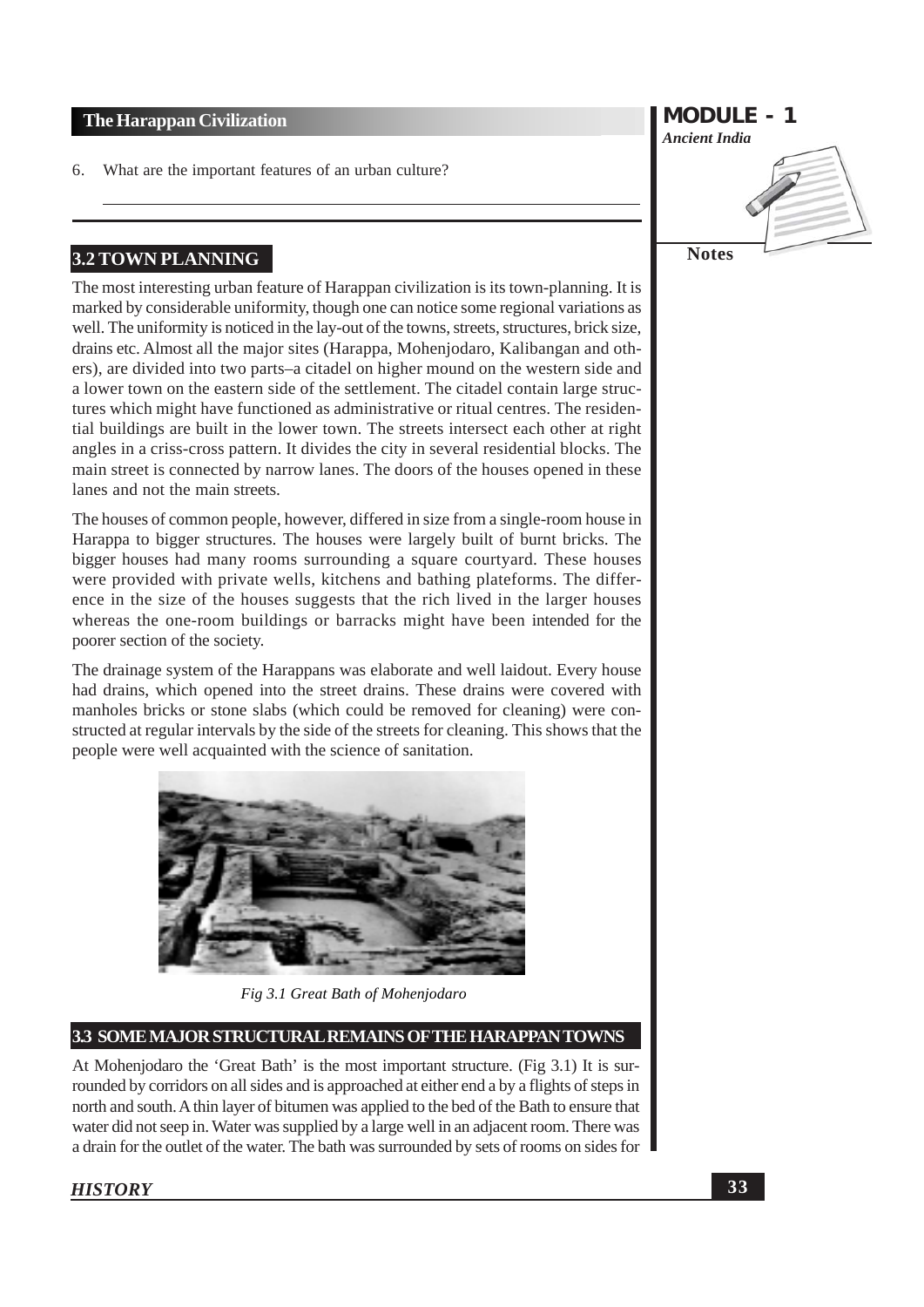

changing cloth. Scholars believe that the 'Great Bath' was used for ritual bathing. Another structure here located to the west of the 'Great Bath' is the granary. It consists of several rectangular blocks of brick for storing grains. A granary has also been found at Harappa. It has the rows of circular brick platforms, which were used for threshing grains. This is known from the finding of chaffs of wheat and barley from here.

At Lothal, a brick structure has been identified as a dockyard meant for berthing ships and handling cargo. (Fig 3.2) This suggests that Lothal was an important port and trading centre of the Harappan people.



Fig 3.2 The dockyard of Lothal

### **INTEXT QUESTIONS 3.2**

- The citadel in Harappan towns was normally located in which direction.  $\mathbf{1}$
- 2. What kind of bricks were used for building the houses?
- Where was the 'Great Bath' discovered? 3.
- Name the major structure found at Lothal.  $\overline{4}$ .

### **3.4 ECONOMICACTIVITIES**

#### **Agriculture** (i)

The prosperity of the Harappan civilization was based on its flourishing economic activities such as agriculture, arts and crafts, and trade. The availability of fertile Indus alluvium contributed to the surplus in agricultural production. It helped the Harappan people to indulge in exchange, both internal and external, with others and also develop crafts and industries.

Agriculture alongwith pastoralism (cattle-rearing) was the base of Harappan economy. The granaries discovered at sites like Harappa, Mohenjodaro and Lothal served as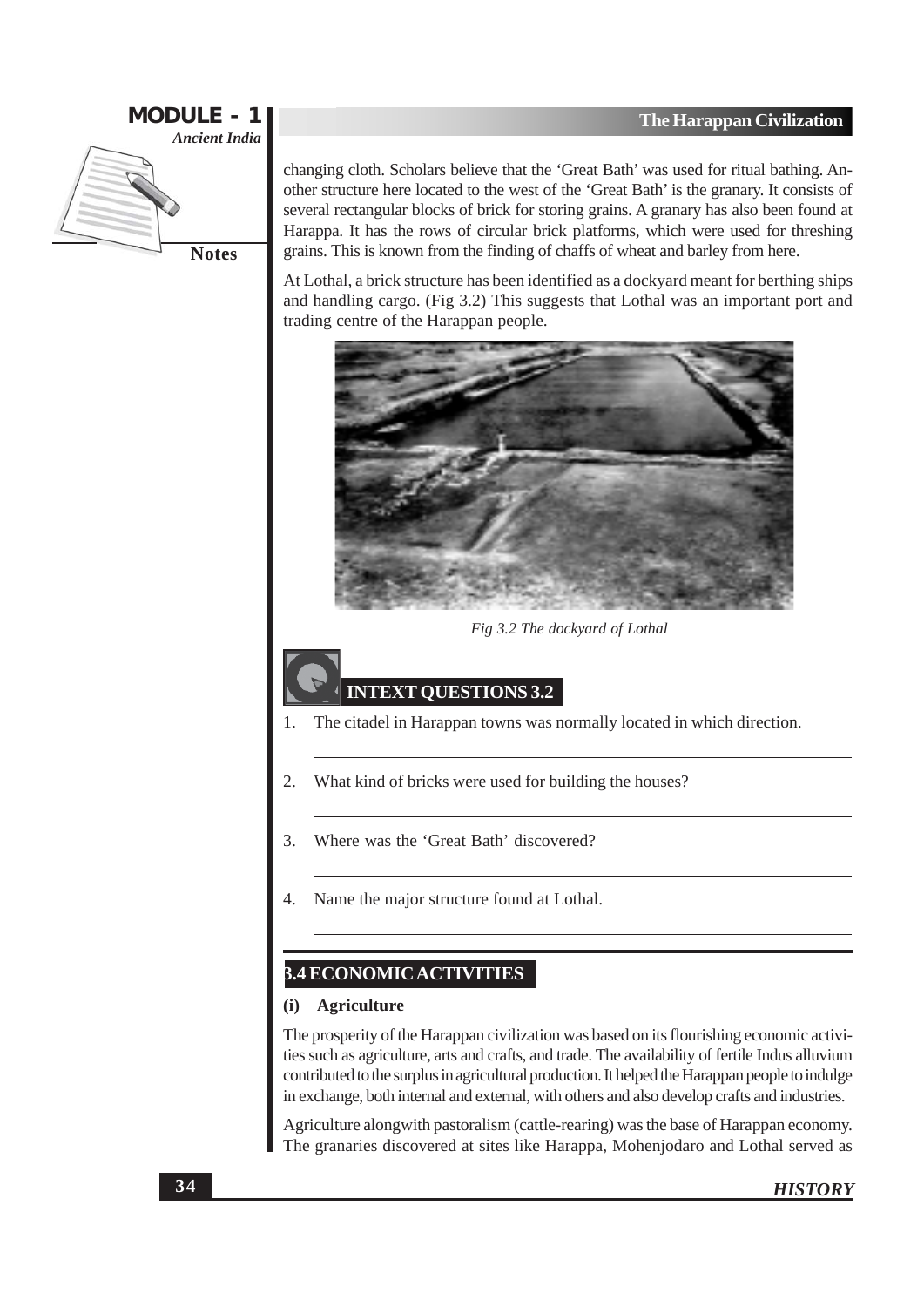the storehouses for grains. We do not have any clear evidence of the tools used for agriculture. However, the furrows or plough-marks have been observed in a field at Kalibangan. These indicate plough cultivation. A terracotta plough has also been reported from Banawali in Hissar district of Haryana. The irrigation was carried on a small scale by drawing water from wells or by diverting river water into channels.

The chief food crops included wheat, barley, sesasum, mustard, peas, jejube, etc. The evidence for rice has come from Lothal and Rangpur in the form of husks embedded in pottery. Cotton was another important crop. A piece of woven cloth has been found at Mohenjodaro. Apart from cereals, fish and animal meat also formed a part of the Harappan diet.

#### **Industries and Crafts**  $(ii)$

The Harappan people were aware of almost all the metals except iron. They manufactured gold and silver objects. The gold objects include beads, armlets, needles and other ornaments. But the use of silver was more common than gold. A large number of silver ornaments, dishes, etc. have been discovered. A number of copper tools and weapons have also been discovered. The common tools included axe, saws, chisels, knives, spearheads and arrowheads. It is important to note that the weapons produced by the Harappans were mostly defensive in nature as there is no evidence of weapons like swords, etc. Stone tools were also commonly used. Copper was brought mainly from Khetri in Rajasthan. Gold might have been obtained from the Himalayan river-beds and South India, and silver from Mesopotamia. We also have the evidence of the use of the bronze though in limited manner. The most famous specimen in this regard is the bronze 'dancing girl' figurine discovered at Mohenjodaro. (Fig 3.3) It is a nude female figure, with right arm on the hip and left arm hanging in a dancing pose. She is wearing a large number of bangles.

Bead-making also was an important craft. Beads were made of precious and semiprecious stones such as agate and carnelian. Steatite was used for making beads. The evidence of beadmakers' shops have been found at Chanhudaro and Lothal. Gold and silver beads have also been found. Ivory carving and inlaying used in beads, bracelets and other decorations were also in practice. The Harappans thus showed their masterly skill in a variety of arts and crafts.



Fig. 3.3 Dancing Girl Mohenjodro

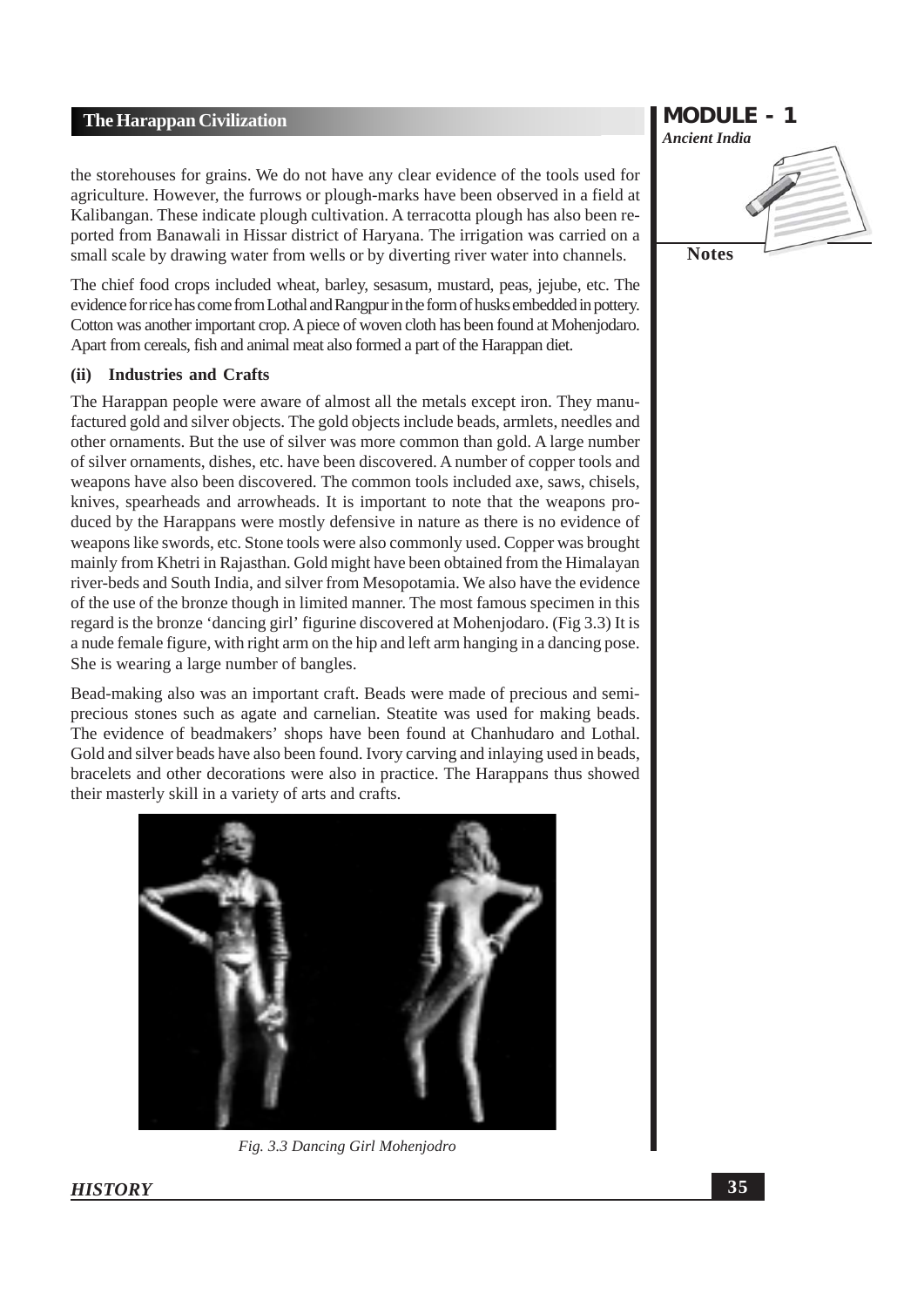

**Notes** 

A well-known piece of art of the Harappan period is a stone sculpture of a bearded man discovered at Mohenjodaro. (Fig 3.4) His eyes are half closed indicating a posture of meditation. Across the left shoulder is an embroidered cloak. In the opinion of some scholars it could be a bust of a priest.

A large number of terracotta figurines of males and females have been discovered from various Harappan sites. (Fig 3.5) The female figurines outnumber those of males and are believed to represent the worship of mother goddess. Besides these, a variety of models of birds, monkeys, dogs, sheep, cattle, humped and humpless bulls are found. However, the noteworthy specimen in this regard are various models of terracotta carts.

Pottery-making was also an important industry in the Harappan period. These were chiefly wheel-made and were treated with a red coating and had decorations in black. These are found in various sizes and shapes. The painted designs consist of horizontal lines of varied thickness, leaf patterns, palm and *pipal* trees. Birds, fishes and animals are also depicted on potteries.

The Harappans manufactured seals of various kinds. More than two thousand seals have been discovered from different sites. These were generally square in shape and were made of steatite. It is noteworthy that while the seals depict a number of ani-



Fig 3.4 Stone Sculpture of bearded man



Fig. 3.5 Terracota Human & Animal figurines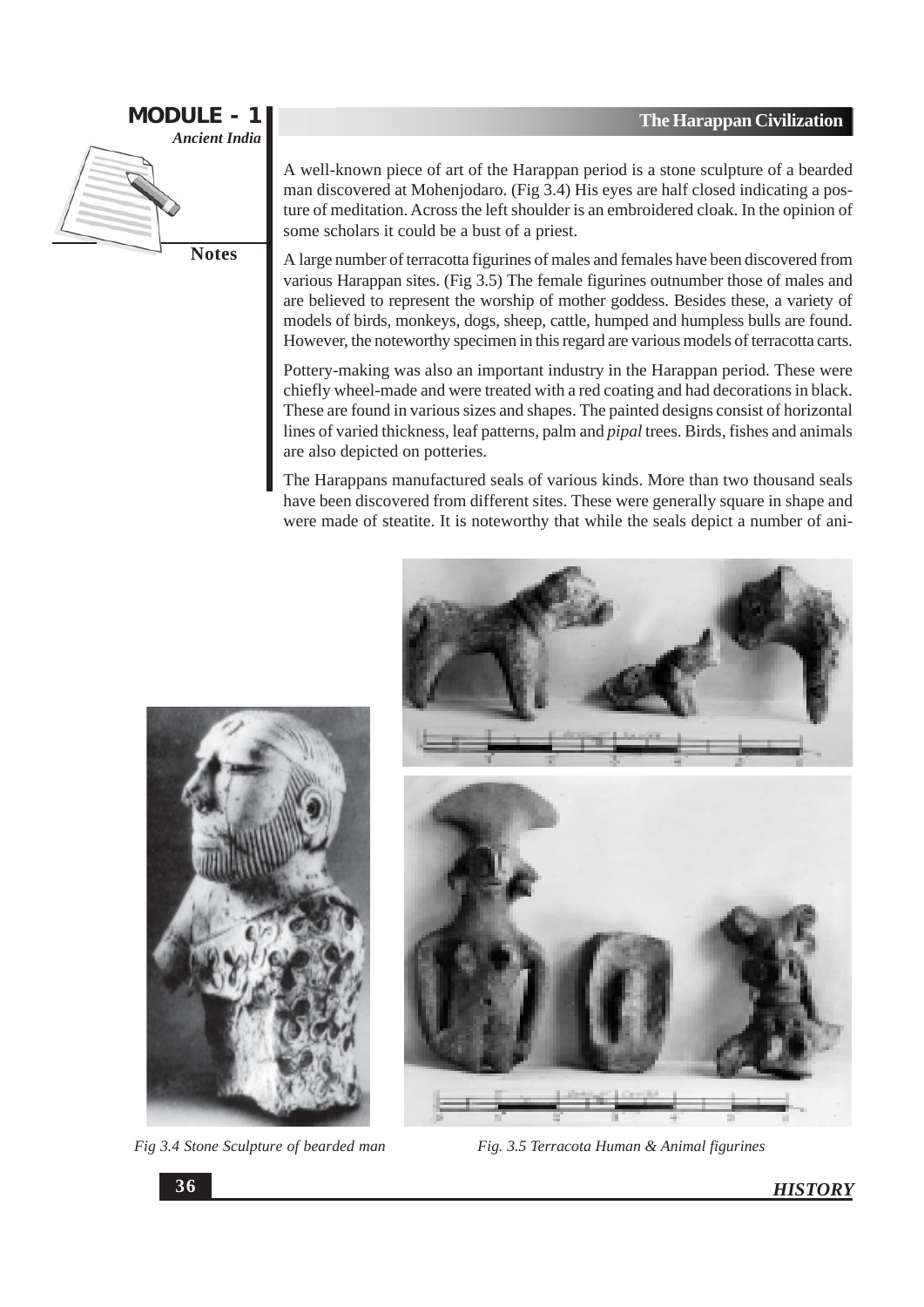

Fig. 3.6 A Terracota cart from Kalibangan

mals there is no representation of horse on these. It has led many scholars to argue that horse was not known to the Harappan people though there are others who do not accept this argument. Besides various kinds of animals, the Harappan seals contain some signs in the Harappan script which however has not been deciphered so far. The most famous of the seals is the one with a horned male deity represented on it. He has three heads and is sitting in a yogic posture surrounded by four animals viz elephant, tiger, rhinoceros and a buffalo. He has been identified by many scholars with the ancient form of the god *Pashupati* (Lord of beasts) though there are others who dispute this identification.



Fig 3.7 Seal of Pashupati

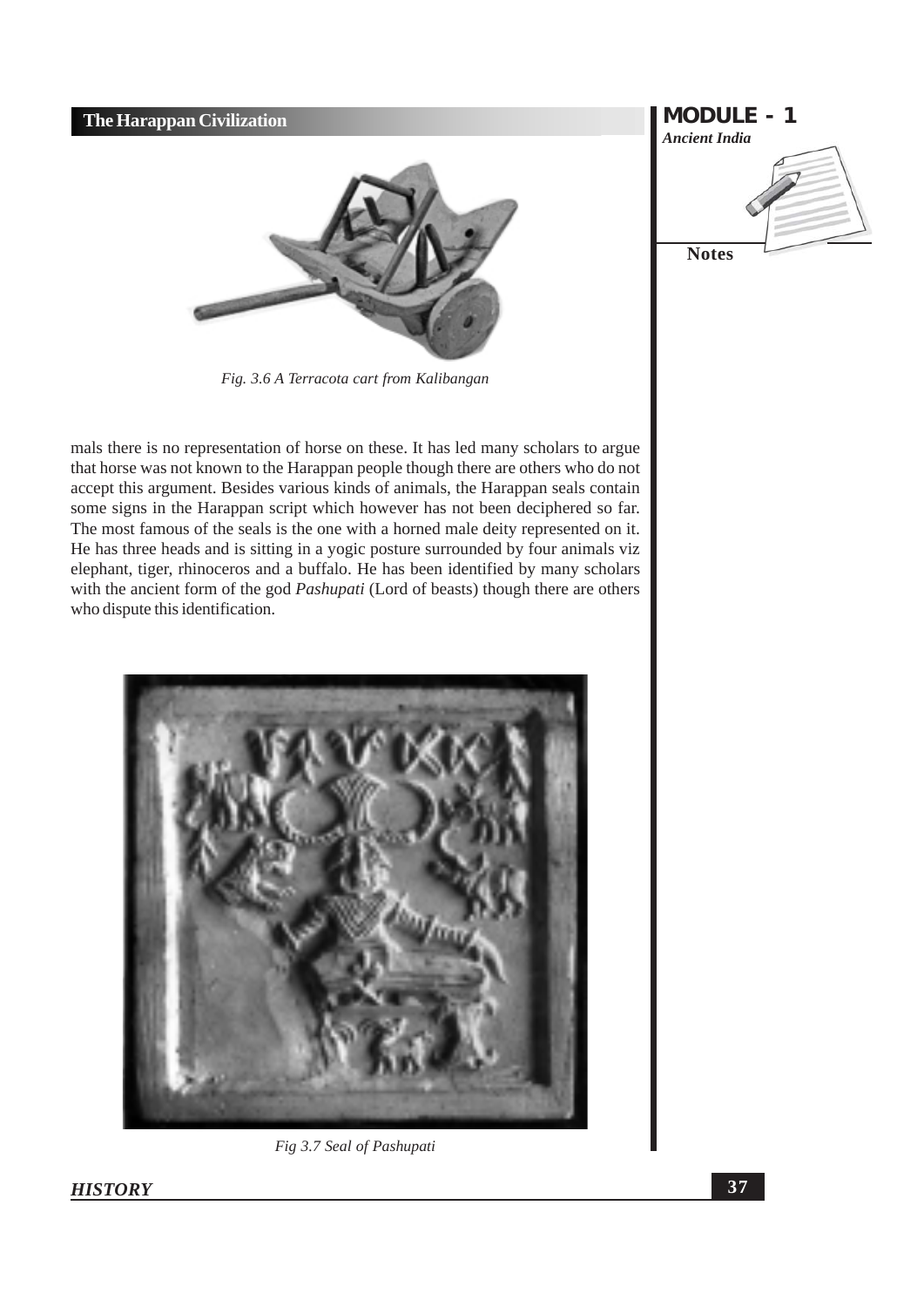

#### $(iii)$ **Trade**

Trading network, both internal (within the country) and external (foreign), was a significant feature of the urban economy of the Harappans. As the urban population had to depend on the surrounding countryside for the supply of food and many other necessary products, there emerged a village-town (rural-urban) interrelationship. Similarly, the urban craftsmen needed markets to sell their goods in other areas. It led to the contact between the towns. The traders also established contacts with foreign lands particularly Mesopotamia where these goods were in demand.

It is important to note that various kinds of metals and precious stones were needed by craftsmen to make goods, but as these were not available locally they had to be brought from outside. The presence of such raw material found at sites away from the place of its origin naturally indicates it must have reached there through an exchange activity. Thus Rajasthan region is rich in copper deposits and the Harappans acquired copper mainly from the Khetri mines located here. Kolar gold fields of Karnataka and the river-beds of the Himalayan rivers might have supplied the gold. The source of silver may have been Jwar mines of Rajasthan. It is believed that it must have also come from Mesopotamia in exchange for the Harappan goods.

Among the precious stones used for making beads, the source of lapis-lazuli was located in Badakshan mines in northeast Afghanistan. Turquoise and Jade might have been brought from Central Asia. Western India supplied agate, chalcedony and carnelian. The seashells must have come from Gujarat and neighbouring coastal areas. Timber of good quality and other forest products were perhaps obtained from the northern regions such as Jammu.

The Harappans were engaged in external trade with Mesopotamia. It was largely through Oman and Behrain in the Persian Gulf. It is confirmed by the presence of Harappan artefacts such as beads, seals, dice etc. in these regions. Though the artefacts from those regions are rarely found at the Harappan sites, a seal of West Asian or Persian origin has been discovered at Lothal which confirms this contact. Mesopotamian cities like Susa, Ur, etc. have yielded about two dozen of Harappan seals. Besides seals, other artefacts of Harappan origin which have been discovered include potteries, etched carnelian beads and dices with Harappan features.

The inscriptional evidence from Mesopotamia also provides us with valuable information on Harappan contact with Mesopotamia. These inscriptions refer to trade with Dilmun, Magan and Meluhha. Scholars have identified Meluhha with Harappan region, Magan with the Makran coast, and Dilmun with Bahrain. They indicate that Mesopotamia imported copper, carnelian, ivory, shell, lapis-lazuli, pearls and ebony from Meluhha. The export from Mesopotamia to Harappans included items such as garments, wool, perfumes, leather products and sliver. Except silver all these products are perishable. This may be one important reason why we do not find the remains of these goods at Harappan sites.

# **INTEXT OUESTIONS 3.3**

- Besides agriculture which economic activity was practiced by Harappan people?  $\mathbf{1}$ .
- $\overline{2}$ . Name the chief food crops consumed by the Harappans.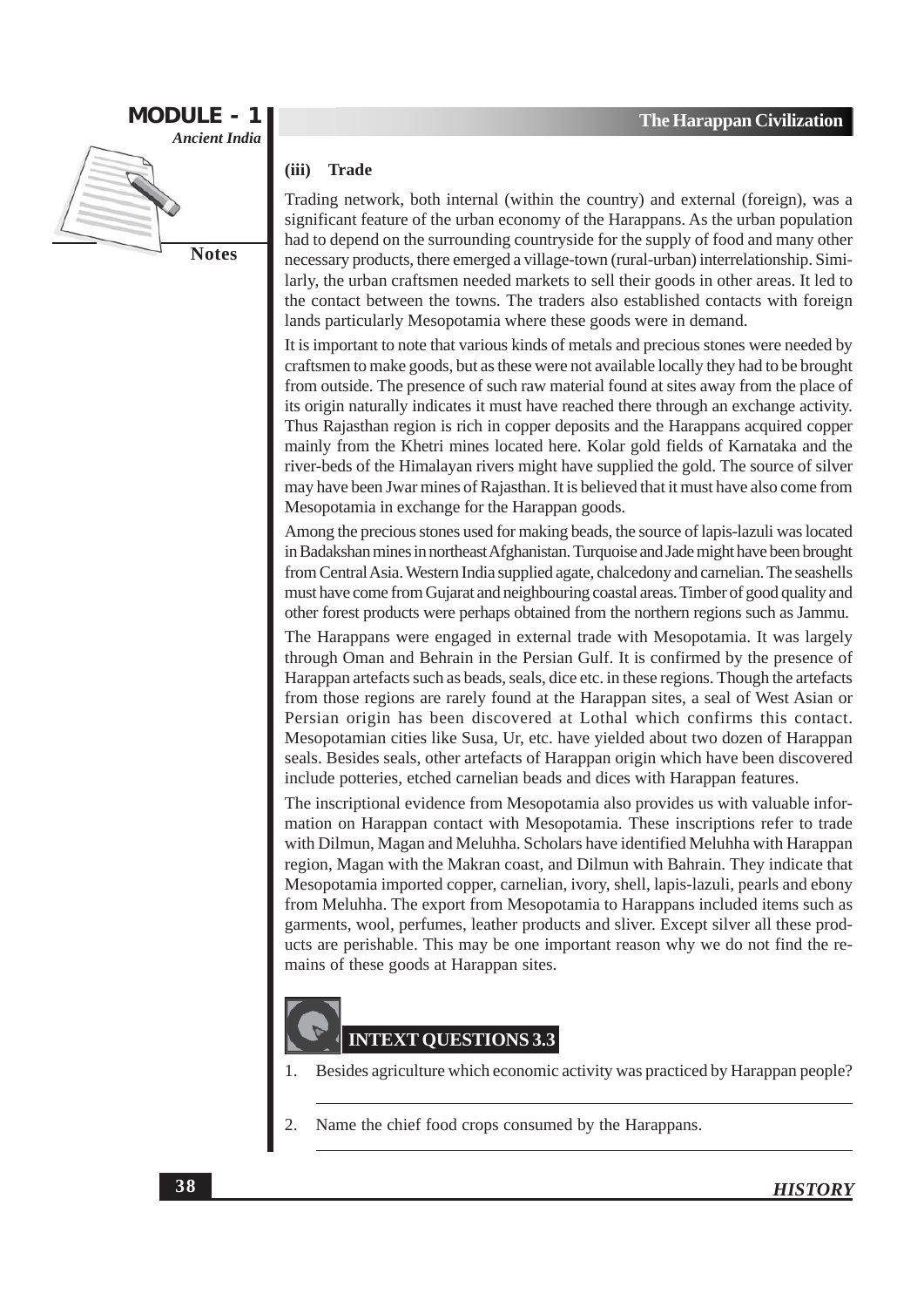- Which are the two places from where we get evidence of rice as a food crop 3. during the Harappan period?
- Where was the bronze dancing girl found?  $\overline{4}$ .
- 5. Name any two important crafts practised in the Harappan period.
- Which place was the chief source of copper for the Harappan people? 6.

### **3.5 SOCIAL DIFFERENTIATION**

The Harappan society appears to have been matriarchal in nature. This view is based on the popularity of the mother goddess as indicated by the finding of a large number of terracotta female figurines in Punjab and Sind region. As Harappan script has not been deciphered till now, we have to satisfy ourselves with this limited information on this issue.

The Harappan Society comprised of people following diverse professions. These included the priests, the warriors, peasants, traders and artisans (masons, weavers, goldsmith, potters, etc.) The structural remains at sites such as Harappa and Lothal show that different types of buildings that were used as residence by different classes. The presence of a class of workmen is proved by workmen quarters near the granary at Harappa. Similarly, the workshops and houses meant for coppersmiths and beadmakers have been discovered at Lothal. Infact, we can say that those who lived in larger houses belonged to the rich class whereas those living in the barracks like workmen quarters were from the class of labourers.

Our limited knowledge about their dress styles comes from the terracotta figurines and stone sculptures of the period. Men are mostly shown wearing a dress wrapped round the lower half of the body with one end worn over the left shoulder and under the right arm. The other garment was a skirt like dress to cover the lower portion. They used cotton and woollen clothes. A piece of woven cloth has been found at Mohenjodaro. Spindles and needles discovered at many sites attest to the practice of spinning and weaving.

Harappan people loved to decorate themselves. Hair dressing by both, men and women, is evident from figurines found at different sites. The men as well as women arranged their hair in different styles. The people were also fond of ornaments. These mainly included necklaces, armlets, earrings, beads, bangles, etc., used by both the sexes. Rich people appear to have used the ornaments of gold, silver and semi-precious stones while the poor satisfied themselves with those of terracotta.

society.

### **INTEXT QUESTIONS 3.4**

- Harappan society is believed to be a 1.
- $\mathcal{D}$ Where were the workmen's quarters discovered?
- 3. The Harappans used clothes made of which material?

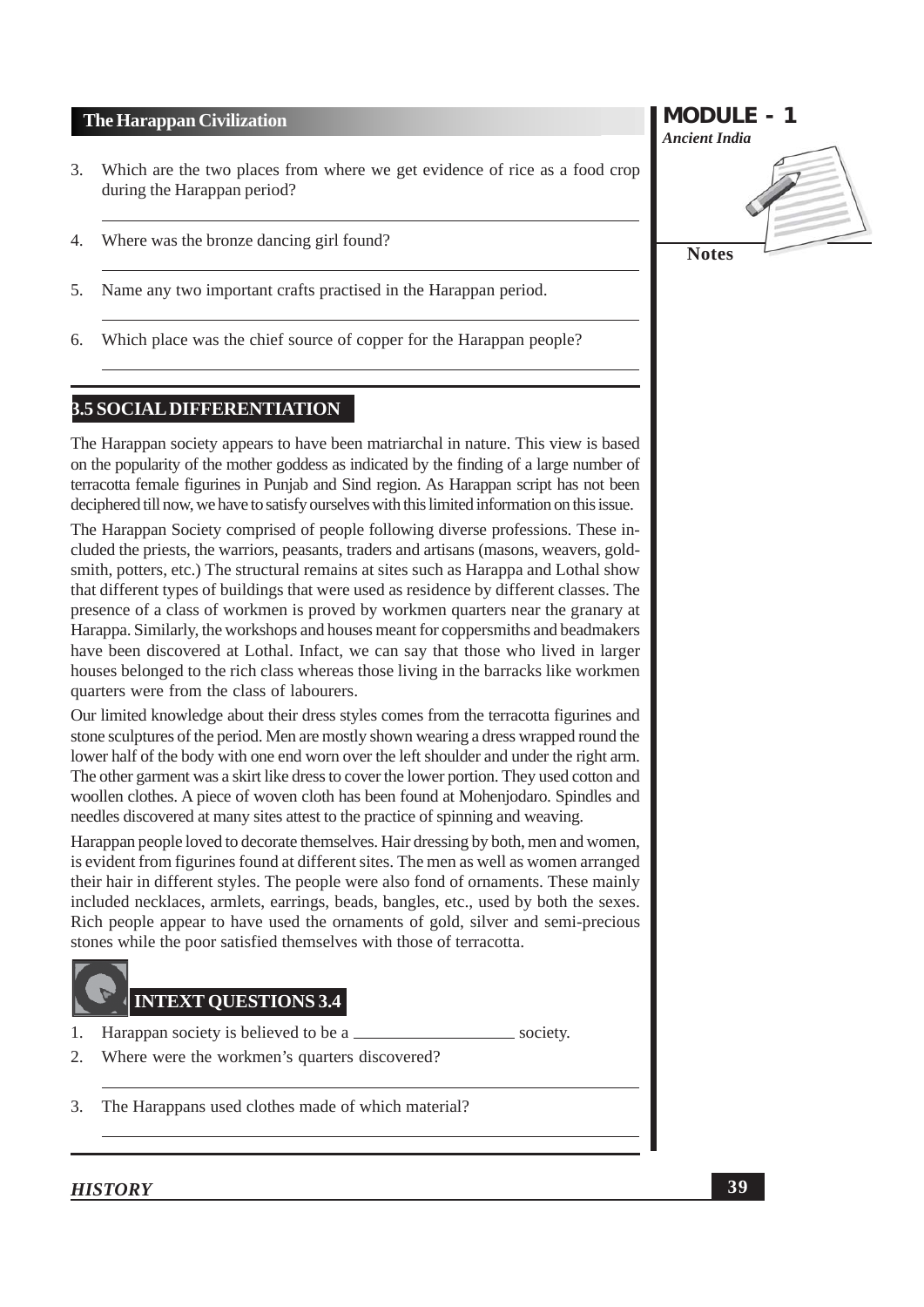

**3.6 RELIGIOUS BELIEFS AND PRACTICES** 

Our knowledge on the religious beliefs and practices of the Harappans is largely based on the Harappan seals and terracotta figurines available to us. The Harappan religion is normally termed as animism i.e., worship of trees, stones etc. (Fig 3.8) A large number of terracotta figurines discovered at the Harappan sites have been associated with the worship of mother goddess. (Fig 3.9) Many of these represent females adorned with a wide girdle, loin cloth and necklaces. They wear a fan-shaped head dress. In some cases the female is shown with an infant while there is one that shows a plant growing out of the uterus of a woman. The latter type probably symbolizes the goddess of earth. There are many scholars who refer to the worshiping of *linga* (phallus) and *yoni* (female sex organ) by the Harappans but some are doubtful about it.

Harappans' belief in a male deity is evident by the seal depicting a deity with a buffalohorned head-dress, sitting in a *yogic* posture and surrounded by animals. Many scholars identify him with god Pashupati (Lord of beasts) or 'Proto-Shiva' though some dispute it. In another instance, a deity is shown with horns and flowing hair standing nude between the branches of a *Pipal* tree and a worshipper is kneeling in front. It may represent tree worship. Animal worship also appears to be popular among the Harappans.

The evidence of fire worship has also been found at some sites such as Kalibangan and Lothal. At Kalibangan, a series of raised brick platforms with pits containing ash and animal bones have been discovered. These are identified by many scholars as fire altars.

This also shows that the Harappans living in different areas followed different religious practices as there is no evidence of fire-pits at Harappa or Mohanjodaro.

The burial practices and the rituals related with them have been a very important aspect of religion in any culture. However, in this context Harappan sites have not yielded any monument such as the Pyramids of Egypt or the Royal cemetry at Ur in Mesopotamia. Dead bodies were generally rested in north-south direction with their head



Fig 3.8 Symbolic Pipal Tree from Mohenjodero



Fig 3.9 Mother Goddess from Mohenjodero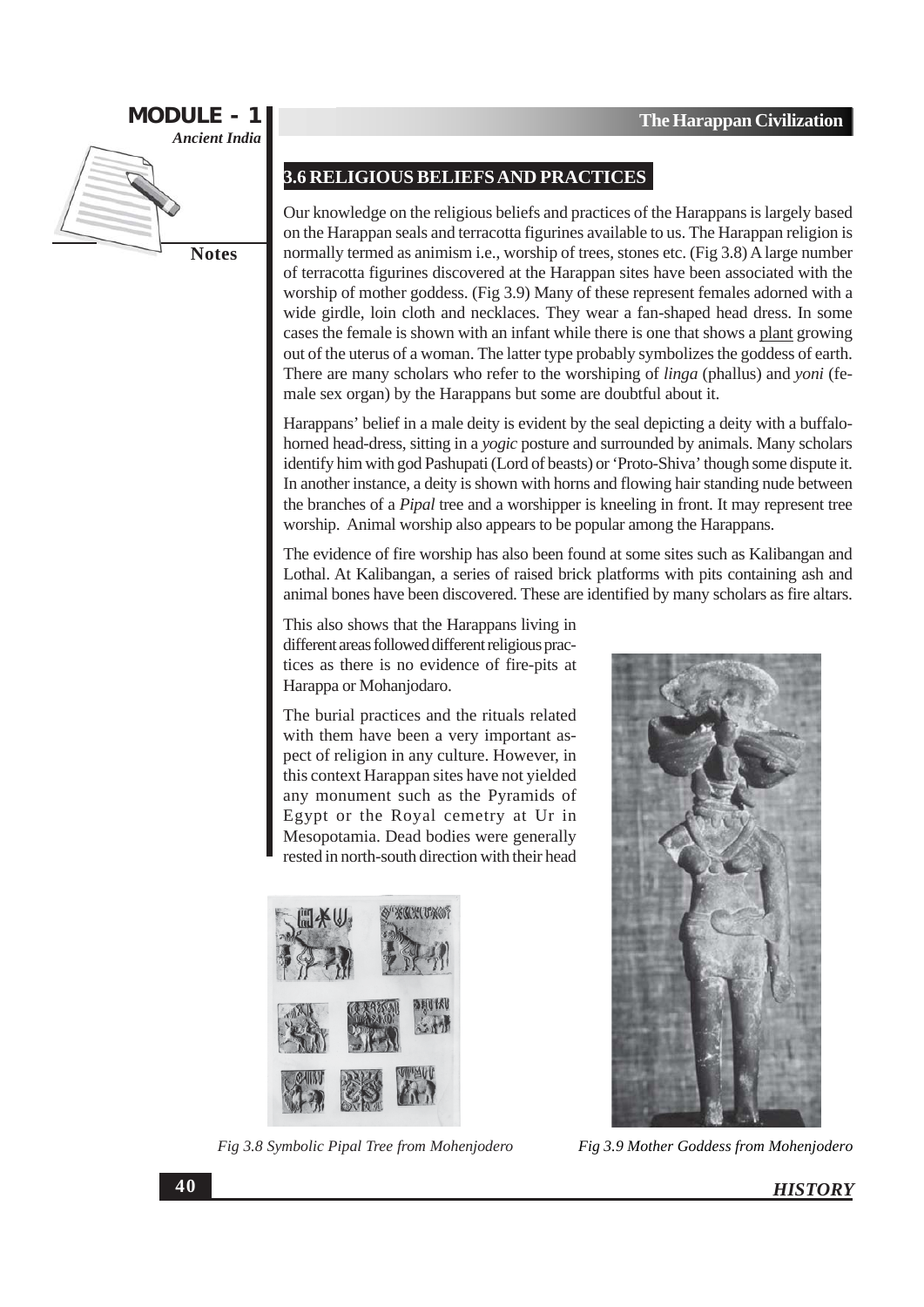towards north and the feet towards south. The dead were buried with a varying number of earthen pots. In some graves the dead were buried along with goods such as bangles, beads, copper mirrors. This may indicate that the Harappans believed in life after death. At Lothal three joint or double burials with male and female bodies together were discovered. Kalibangan has yielded evidence of a symbolic burial along



Fig. 3.10 Humbed bull seals from Mohenjodero

i.e., a burial which contains pots but no bones or skeleton. These different practices in different regions of Harappan civilization may reflect diversity in religious beliefs.



# **INTEXT QUESTIONS 3.5**

- From where has the famous "Pashupati" seal been discovered?  $\mathbf{1}$
- $\overline{2}$ . Which tree is often represented on the Harappan seals?
- 3. Is there any evidence of fire worship? If so where has it been found?
- At which place have joint burials been found?  $\overline{4}$ .

### **3.9 THE SCRIPT**

The Harappans were literate people. Harappan seals, are engraved with various signs or characters. Recent studies suggest that the Harappan script consists of about 400 signs and that it was written from right to left. However, the script has not been deciphered as yet. It is believed that they used ideograms *i.e.*, a graphic symbol or character to convey the idea directly. We do not know the language they spoke, though scholars believe that they spoke "Brahui", a dialect used by Baluchi people in Pakistan today. However further research alone can unveil the mystery and enable us to know more about the Harappan script.

### 3.10 DECLINE OF THE HARAPPAN CIVILIZATION

The Harappan Civilization flourished till 1900 BC. The period following this is marked by the beginning of the post-urban phase or (Late Harappan phase). This phase was **HISTORY** 

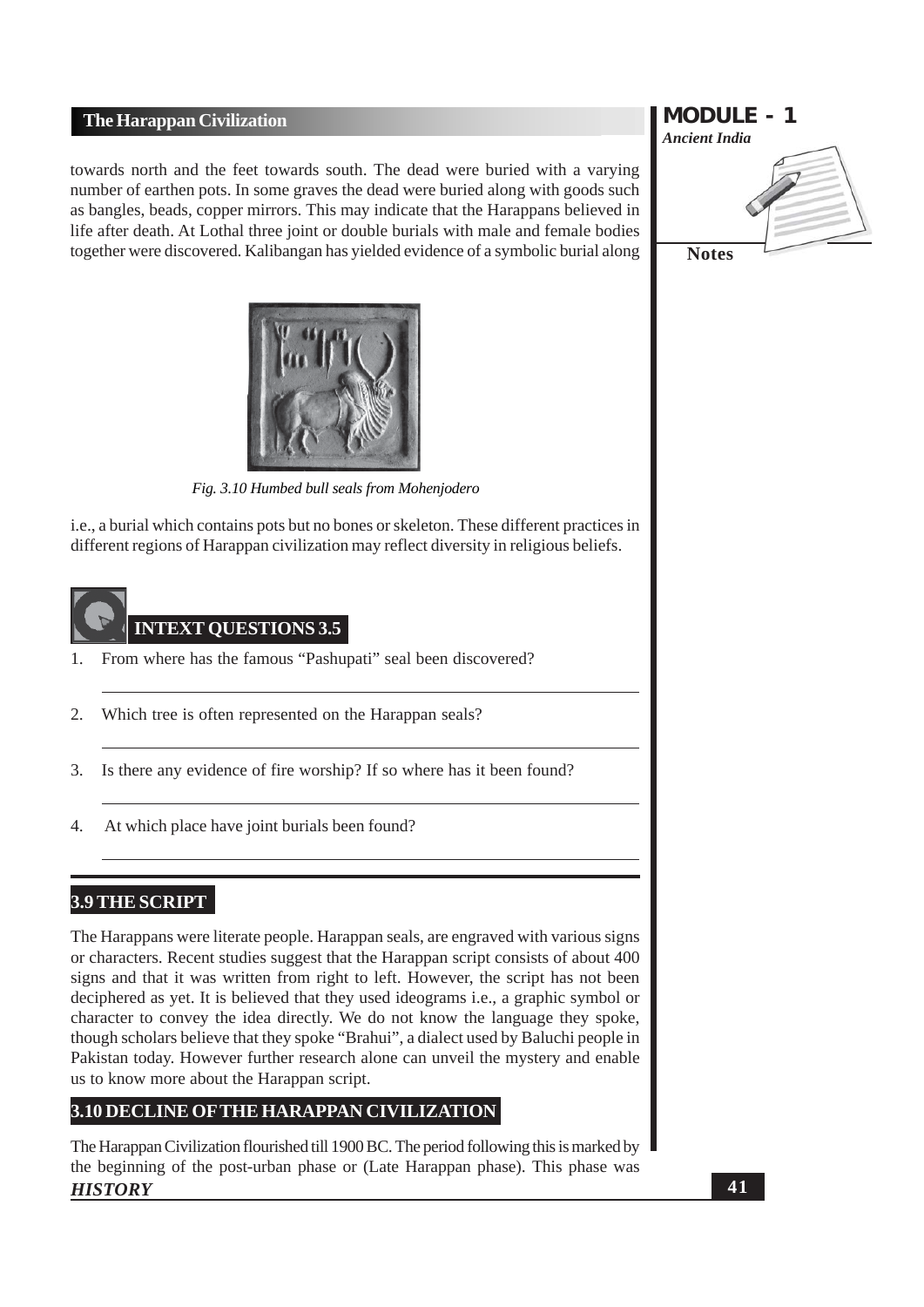

characterised by a gradual disappearance of the major traits such as town-planning, art of writing, uniformity in weights and measures, homogeneity in pottery designs, etc. The regression covered a period from 1900 BC-1400 BC There was also the shrinkage in the settlement area. For instance, Mohenjodaro was reduced to a small settlement of three hectares from the original eighty five hectares towards the end of the Late phase. The population appears to have shifted to other areas. It is indicated by the large number of new settlements in the outlying areas of Gujarat, east Punjab, Haryana and Upper Doab during the later Harappan period.

You may be wondering how the Harappan Civilization came to an end. Well scholars put forward many theories in this regard.

- It is suggested by some scholars that natural calamities such as floods and earth- $(i)$ quakes might have caused the decline of the civilization. It is believed that earthquakes might have raised the level of the flood plains of the lower course of Indus river. It blocked the passage of the river water to the sea and resulted in the floods which might have swallowed the city of Mohenjodaro. However, this only explains the decline of Moheniodaro and not of the whole civilization.
- (ii) Increased aridity and drying up of the river Ghaggar-Harka on account of the changes in river courses, according to some scholars, might have contributed to the decline. This theory states that there was an increase in arid conditions by around 2000 BC. This might have affected agricultural production, and led to the decline.
- (iii) Aryan invasion theory is also put forward as a cause for the decline. According to this, the Harappan civilization was destroyed by the Aryans who came to India from north-west around 1500 BC. However, on the basis of closer and critical analysis of data, this view is completely negated today.

Thus, there is no single cause that can explain the decline of the civilization in totality. At the maximum these can explain the decay of certain sites or areas only. Hence, each theory has met with criticism. Nevertheless, the archaeological evidence indicates that the Harappan civilization did not collapse all of a sudden but declined gradually and ultimately merged with other local cultures.

### **INTEXT OUESTIONS 3.6**

- What is the approximate number of signs found in the Harappan script? 1.
- 2. Which natural calamities are held responsible for the decline of the Harappan civilization?
- How was the Harappan script written? (Right to left or left to right) 3.

## 3.11 CHALCOLITHIC COMMUNITIES OF NON-HARAPPAN INDIA **MAJOR CHALCOLITHIC CULTURES AND THEIR CHIEF SITES**

The important non-Harappan chalcolithic cultures lay mainly in western India and Deccan. These include Banas culture (2600BC-1900 BC) in south-east Rajasthan, with Ahar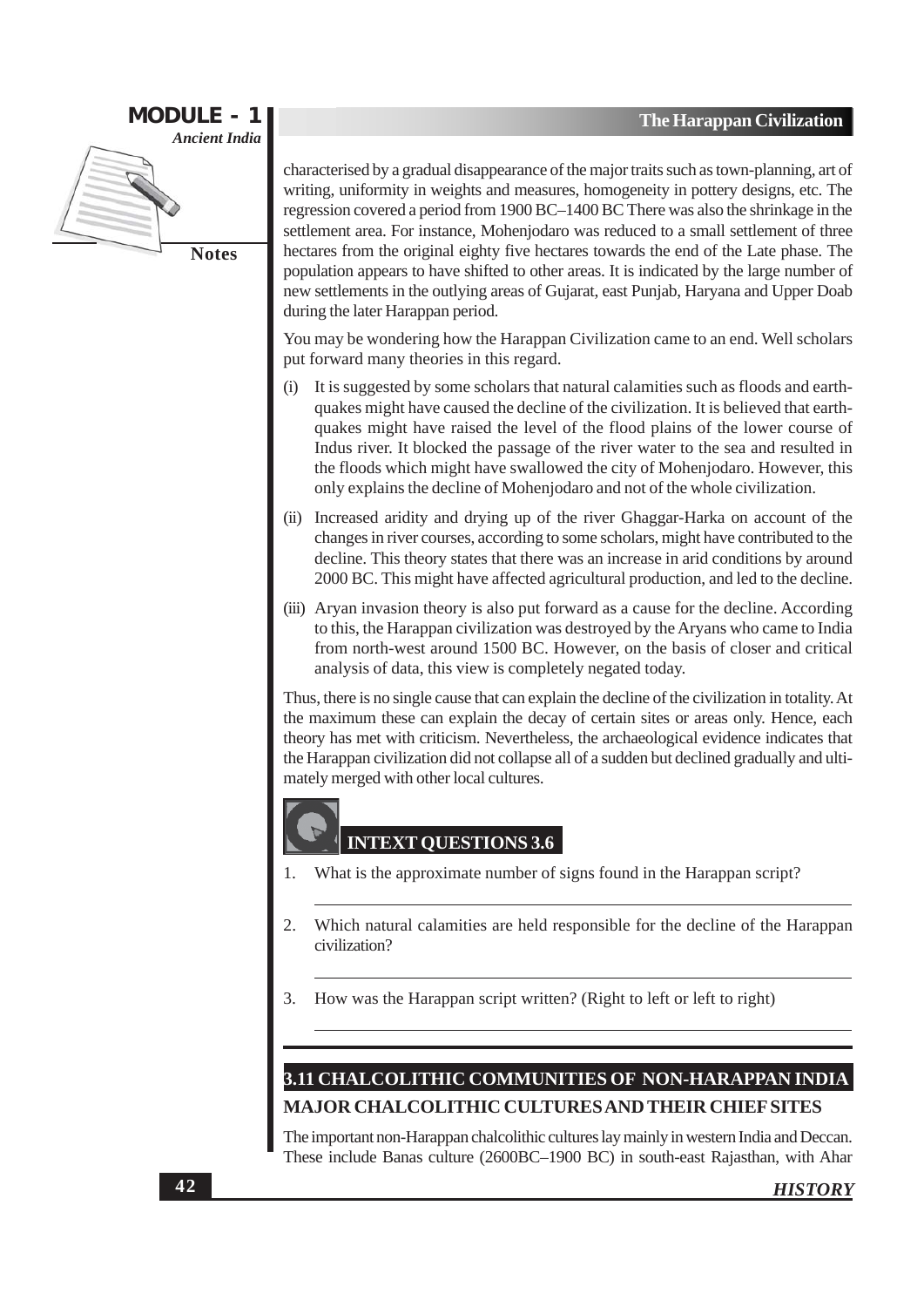near Udaipur and Gilund as its key-sites; Kayatha culture (2100BC-2000 BC) with Kayatha in Chambal as its chief site in Madhya Pradesh; Malwa Culture (1700BC-1400BC) with Navdatoli in Western Madhya Pradesh as an important site, and Jorwe culture (1400BC-700BC) with Inamgaon and Chandoli near Pune in Maharashtra as its chief centres. The evidence of the chalcolithic cultures also comes from eastern Uttar Pradesh, Bihar and Bengal. (Map 3.2) It may be noted that the non-Harappan Chalcolithic cultures though flourished in different regions they were marked by basic uniformity in various aspects such as their mud structures, farming and hunting activities, use of wheel made pottery etc. The pottery of these chalcolithic cultures included ochre coloured pottery (OCP), black-and-red ware (BRW) and has been found in the shape of various kinds of bowls, basins, spouted jars with concave necks, dishes on stand, etc.



Map 3.2 Chalcolithic sites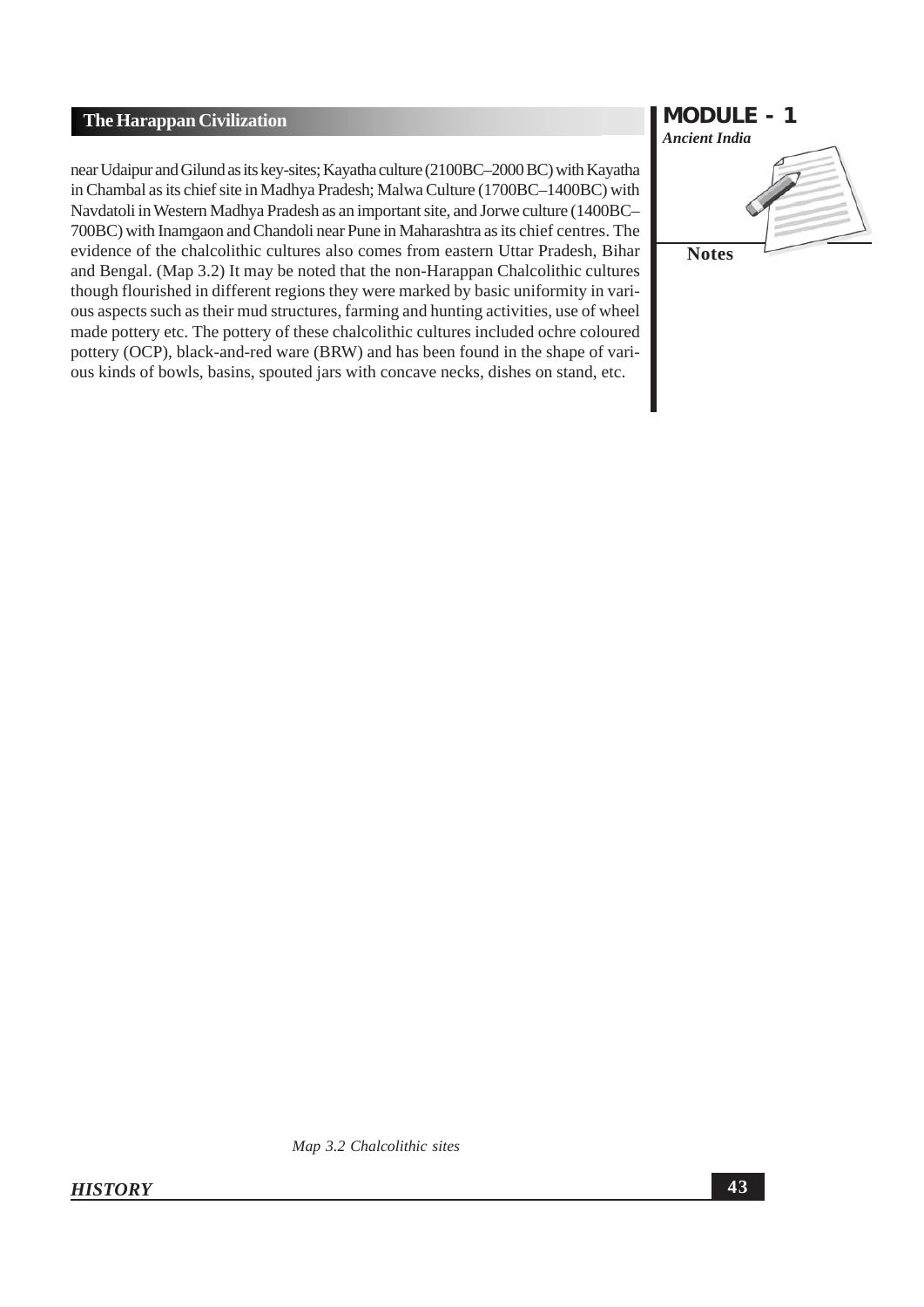

### 3.12 TOOLS, IMPLEMENTS AND OTHER OBJECTS

The chalcolithic cultures are characterised by the use of tools made of copper as well as stone. They used chalcedony, chert etc. for making stone tools. The major tools used were long parallel-sided blades, pen knives, lunates, triangles, and trapezes. Some of the blade tools were used in agriculture. Main copper objects used include flat axes, arrowheads, spearheads, chisels, fishhooks, swords, blades, bangles, rings and beads. Beads made of carnelian, jasper, chalcedony, agate, shell, etc. frequently occur in excavations. In this context, the findings from Daimabad hoard are noteworthy. The discovery includes bronze rhinoceros, elephant, two-wheeled charriot with a rider and a buffalo. These are massive and weigh over sixty kilograms. From Kayatha (Chambal valley) also copper objects with sharp cutting edges have been recovered. These reflect the skills of the craftsmen of the period.

### 3.13 SUBSISTENCE ECONOMY

The people of these settlements subsisted on agriculture and cattle rearing. However, they also practised hunting and fishing. The main crops of the period include, rice, barley, lentils, wheat, jawar, coarse gram, pea, green gram, etc. It is to be noted that the major parts of this culture flourished in the zone of black soil, useful mainly for growing cotton.

Skeletal remains from the sites suggest the presence of domesticated and wild animals in these cultures. The important domesticated animals were cattle, sheep, goat, dog, pig, horse, etc. The wild animals included black buck, antelope, nilgai, barasinga, sambar, cheetah, wild buffalo and one-horn rhino. The bones of fish, water fowl, turtle and rodents were also discovered.

### **3.14 HOUSES AND HABITATIONS**

The Chalcolithic cultures were characterised by rural settlements. The people lived in rectangular and circular houses with mud walls and thatched roofs. Most of the houses were single roomed but some had two or three rooms. The floors were made of burnt clay or clay mixed with river gravels. More than 200 sites of Jorwe culture (Maharashtra) have been found. The settlements at Inamgaon (Jorwe culture) suggests that some kind of planning was adopted in laying of the settlement.

### **INTEXT OUESTIONS 3.7**

- $\mathbf{1}$ . Name one chalcolithic site each in Madhya Pradesh and Maharashtra.
- 2. What material was used in the Chalcolithic period to manufacture tools?
- 3. Houses of the Chalcolithic people were made of which material?
- $\overline{4}$ . The chalcolithic cultures were in character. (rural/urban)
- 5. Name any two Non-Harappan chalcolithic cultures.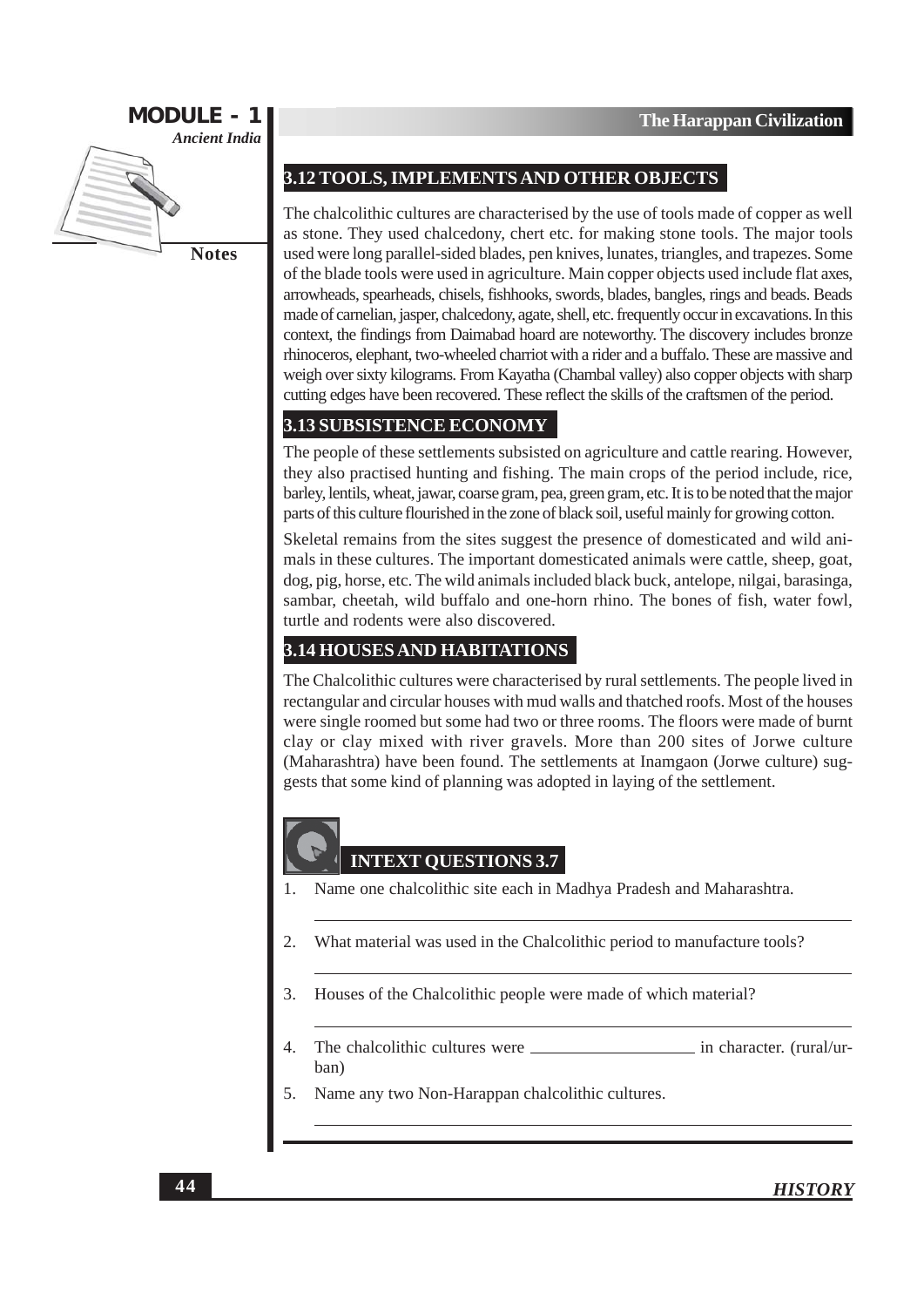### **WHAT YOU HAVE LEARNT**

The Harappan civilization was the first urban civilization of the Indian subcontinent. Archaeological discoveries show that this culture evolved from the earlier rural communities. Harappa, Mohenjodaro, Chanhudaro, Kalibangan, Lothal, Banawali, Rakhigarhi and Dholavira were some of the important sites of the Harappan civilization. Well-planned towns can be observed at some Harappan centres. These towns were characterised by two broad divisions-a citadel on a higher mound and the lower town. Burnt bricks were used for building houses. The towns had good drainage system. Some major buildings at the Harappan towns were the Great Bath at Mohenjodaro, a granary at Harappa, and a dockyard at Lothal. The Harappans practised agriculture alongwith pastoralism. Though there were skilled craftsmen who worked in copper and other metals, the stone tools were still in common use. They produced beads, terracotta figurines, potteries and seals of various kinds. The Harappans carried out trade, both internal and external. They had commercial links with Mesopotamian cities through Oman and Bahrain in the Persian Gulf. The merchants traded in various commodities of import and export. The Harappan society seems to have been matriarchal in nature. The people followed different professions such as those of priests, physicians, warriors, peasants, traders and artisans. Though the Harappans wore simple clothes made of cotton and wool, they were fond of decorating themselves with various kinds of ornaments. The Harappans worshipped the mother goddess, Pashupati (Proto-Shiva), trees and animals. They also followed different kinds of burial practices and rituals associated with them. The Harappans were literate and their script is in the form of ideograms. However, the script has not been deciphered so far. Once it is deciphered, we will be able to know more about the Harappan culture. Scholars have suggested various factors such as natural calamities, increased aridity, and the Aryan invasion for the decline of the culture. The archaeological evidence suggests that this civilization did not face a sudden collapse but had a gradual decline.

The archaeological sources reflect that the non-Harappan Chalcolithic cultures were characterized by regional variations. The use of stone and copper (Chalcolithic) tools was the distinct feature of these cultures. The distribution pattern of the sites suggests hierarchy of settlements. Some settlements were large in size with elaborate structures, indicating that these were important centres. The Chalcolithic cultures outside the orbit of the Harappan culture did not possess Harappan traits of urbanity and prosperity. These were non-urban cultures with certain elements of their own such as the housing pattern, pottery types, tool types, religious practices, etc. They still subsisted on agriculture and hunting-gathering economy combined with pastoralism.

# **TERMINAL OUESTIONS**

- 1. Describe the important features of the Harappan town planning.
- $\overline{2}$ . Give an account of industries and crafts in the Harappan period.
- $\overline{3}$ . Give a brief account of the Harappan trade with Mesopotamia.
- $\overline{4}$ . Describe some important features of the Harappan religious life.
- Account for the decline of the Harappan civilization. 5.
- 6. Give an account of the life of the non-Harappan Chalcolithic people.

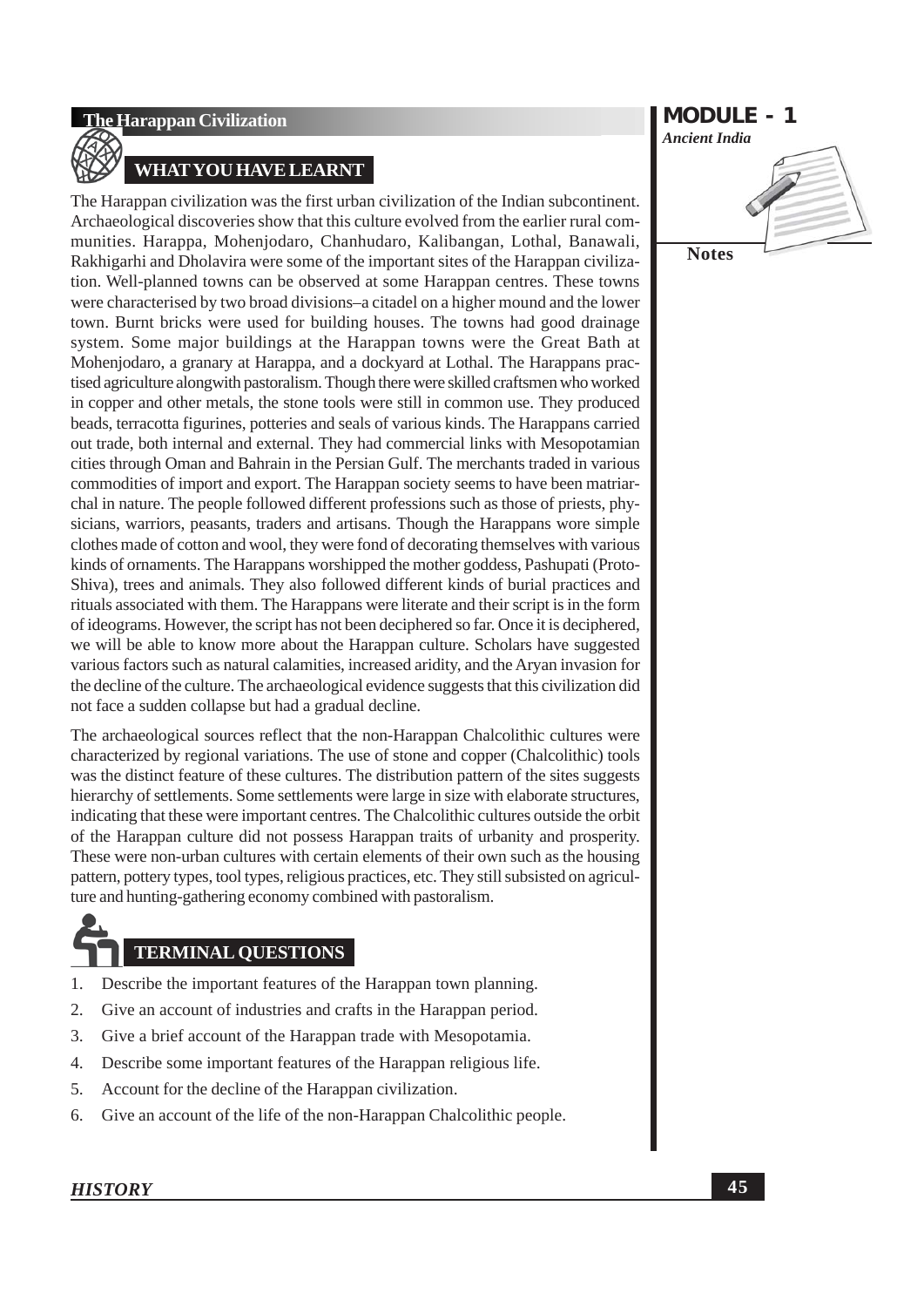